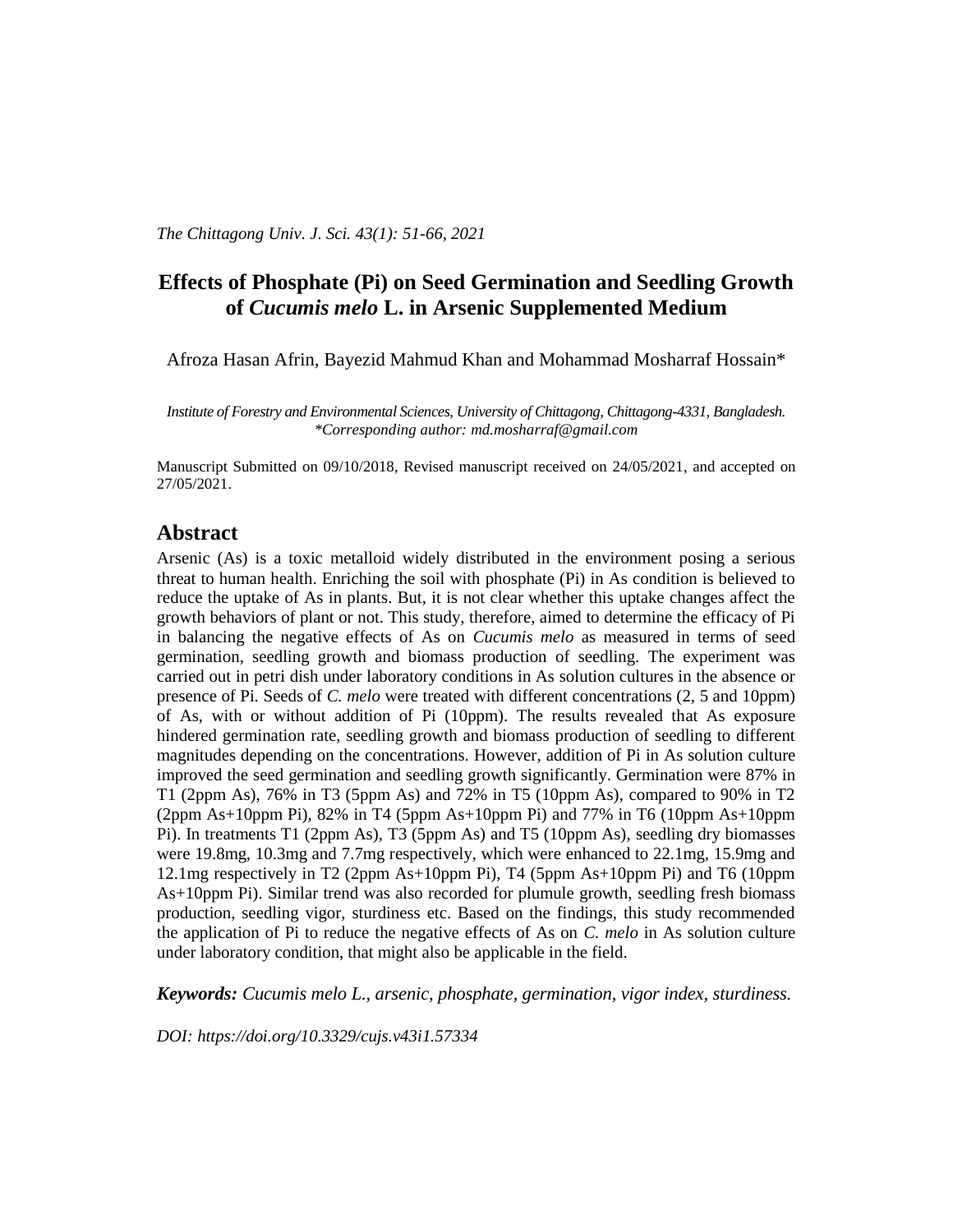আর্সেনিক একটি বিষাক্ত উপধাতু যা পরিবেশে ব্যাপকভাবে বিস্তৃত এবং মানুষের জন্য স্বাস্থ্যহানীকর। ধারণা করা হয় যে, আর্সেনিকযুক্ত মাটিতে ফসফেট প্রয়োগ করা হলে তা গাছের বৃদ্ধিতে আর্সেনিকের নেতিবাচক প্রভাব কমাতে সহায়তা করে। অতএব,  $\emph{Cucumis melo}$  বীজের অঙ্কুরোদগম, চারার বৃদ্ধি এবং চারার জৈবভর উৎপাদনের ক্ষেত্রে আর্সেনিকের নেতিবাচক প্রভাব কমাতে ফসফেটের ভূমিকা নির্ণয় করাই এ গবেষণার উদ্দেশ্য। গবেষণাটি পরীক্ষাগারে পেট্রিডিসে (কাঁচপাত্রে) আর্সেনিকের পানীয় মিশ্রণে সম্পন্ন করা হয়। C. melo এর বীজকে বিভিন্ন ঘনতেুর আর্সেনিক মিশ্রণের ট্রিটমেন্ট দেয়া হয়, যার মধ্যে ফসফেটের উপস্থিতি এবং অনুপস্থিতি রক্ষা করা হয়। ফলাফলে দেখা যায় যে, আর্সেনিক বীজের অঙ্কুরোদগমের হার, চারার বৃদ্ধি এবং চারার জৈবভর উৎপাদনের ক্ষেত্রে নেতিবাচক প্রভাব ফেলে, যদিও এর মাত্রা আর্সেনিকের ঘনতেুর উপর নির্ভরশীল। তবে আর্সেনিকের পানীয় মিশ্রণে ফসফেটের সংযুক্তি বীজের অঙ্কুরোদগম এবং চারার দক্ষতা বাড়াতে তাৎপর্যপূর্ণ ভূমিকা রাখে। অঙ্কুরোদগম, ট্রিটমেন্ট T১ (২ পিপিএম আর্সেনিক) এ ৮৭%, T৩ (৫ পিপিএম আর্সেনিক) এ ৭৬%, এবং T৫ (১০ পিপিএম আর্সেনিক) এ ৭২% ছিল যা বৃদ্ধি পেয়ে ট্ৰিটমেন্ট  $T$ ২ (২ পিপিএম আৰ্সেনিক + ১০ পিপিএম ফসফেট) এ ৯০%.  $T$ 8 (৫ পিপিএম আৰ্সেনিক + ১০ পিপিএম ফসফেট) এ ৮২% এবং T৬ (১০ পিপিএম আৰ্সেনিক + ১০ পিপিএম ফসফেট) এ ৭৭% হয়েছিল। অন্যদিকে, ট্রিটমেন্ট  $\rm T$ ১ (২ পিপিএম আর্সেনিক),  $\rm T$ ৩ (৫ পিপিএম আর্সেনিক) এবং  $\rm T$ ৫ (১০ পিপিএম আর্সেনিক) এ চারার শুষ্ক-জৈবভর ছিল যথাক্রমে ১৯.৮ মিলিগ্রাম, ১০.৩ মিলিগ্রাম এবং ৭.৭ মিলিগ্রাম, যা বৃদ্ধি পেয়ে ট্রিটমেন্ট  $T$ ২ (২ পিপিএম আর্সেনিক + ১০ পিপিএম ফসফেট),  $T$ ৪ (৫ পিপিএম আর্সেনিক + ১০ পিপিএম ফসফেট) এবং T৬ (১০ পিপিএম আর্সেনিক + ১০ পিপিএম ফসফেট) এ যথাক্রমে ২২.১ মিলিগ্রাম.  $\delta$ ে.৯ মিলিগ্রাম এবং ১২.১ মিলিগ্রাম হয়েছিল। কান্ডের বৃদ্ধি, চারার আদ্র-জৈবভর উৎপাদন, চারার জীবনিশক্তির ক্ষেত্রেও একই প্রবণতা লক্ষ্য করা গিয়েছিল। প্রাপ্ত ফলাফল বিশ্লেষণপূর্বক গবেষণাকর্মটি থেকে এই সুপারিশ করা যায়  $\alpha$ , পরীক্ষাগারে আর্সেনিকের পানীয় মিশ্রণে  $C.$   $melo$  এর বীজের অঙ্করোদগম, চারার বদ্ধির ক্ষেত্রে আর্সেনিক যে নেতিবাচক প্ৰভাব ফেলে তা কমিয়ে আনতে ফসফেট প্ৰয়োগ করা যেতে পারে। একই ধরণের গবেষণা মাঠ-পর্যায়ে বাস্তবায়ন করা যেতে পারে ।

# **1. Introduction**

Native to Central Asia with uncultivated indigenous relatives in tropical and subtropical Africa - Muskmelon (*Cucumis melo* L.) belongs to the horticulturally diverse gourd family Cucurbitaceae. For their juicy, edible, often musky-scented flesh, melons are popular as a crop in warm countries worldwide including Bangladesh [1]. Accordingly, melons have evolved into several varieties of which *C. melo* is rich in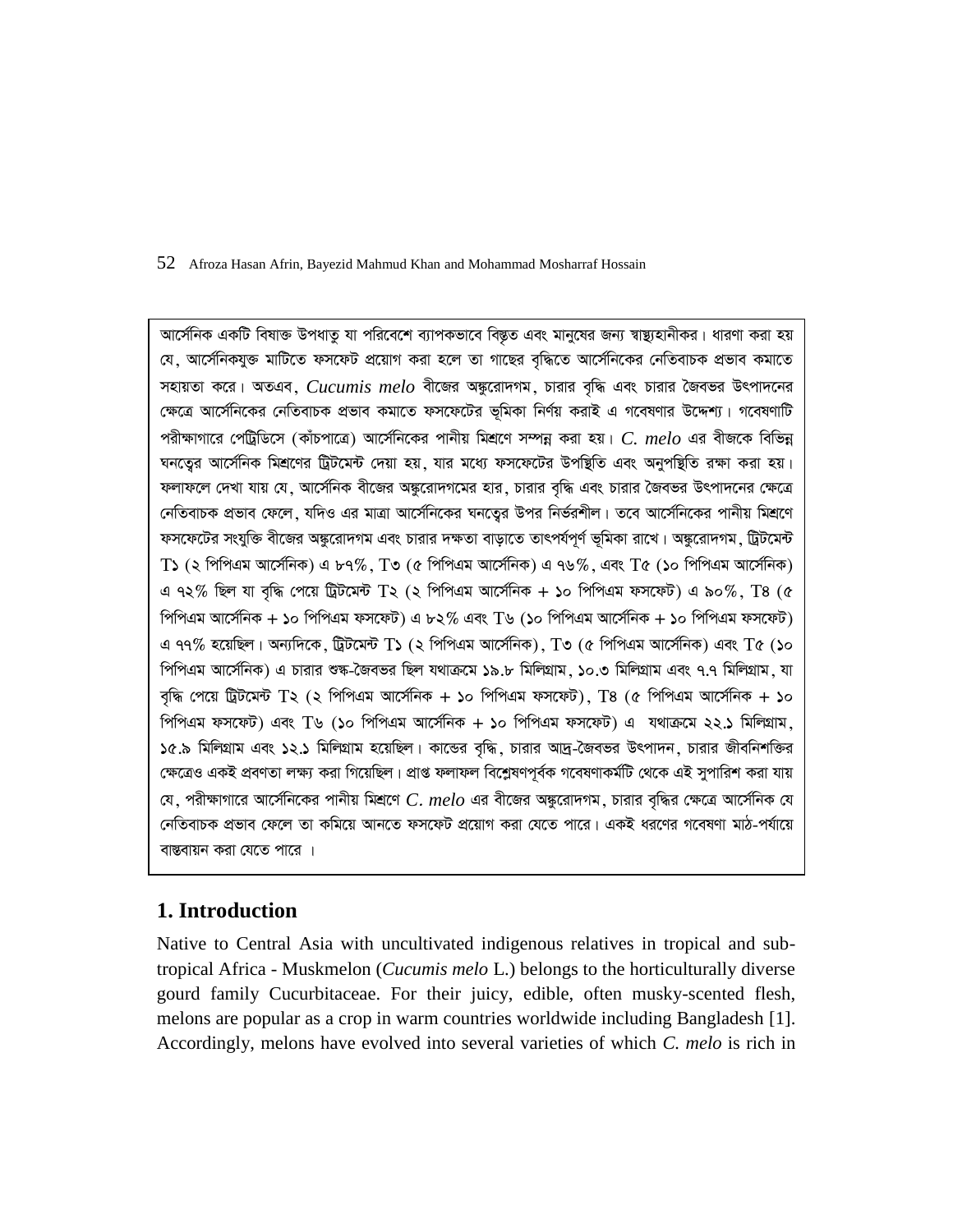Effects of Phosphate (Pi) on Seed Germination and Seedling Growth of *Cucumis melo* L. in Arsenic 53 Supplemented Medium

bioactive contents including ascorbic acid, carotene, folic acid, and potassium [2]. Well-drained, sandy loam soils having a pH between 6.0 and 6.5 best suits *C. melo* growth with proper irrigation [3].

Unfortunately, in Bangladesh, elevated concentration of arsenic (As) in surface soil and in plant tissue were reported since As contaminated groundwater has been used for irrigation [4]. Areas under melon cultivation in Bangladesh are prone to the risk. Being a toxic element, As poses serious threats to environment and human health [5-9]. When crops are grown in As-contaminated soil or irrigated with Ascontaminated water, As gets accumulated in the seeds or grain which is becoming an increasingly important problem in many parts of the world [10] as it poses significant risk to animal and human health through soil-crop transfer [11, 12]. At high level of As concentrations, biomass production and yields of a variety of crops shrink significantly [13, 14]. Especially, plants with highly water-retentive fruits, such as melons, accumulates As in elevated concentrations in their fruit [15]. Muskmelon, however, is naturally efficient in preventing As accumulation in the fruit [16].

On the other hand, Phosphate (Pi) - an essential plant nutrient that regulates cellular energy transfer, respiration, and photosynthesis [17] is a chemical analogue of As [18, 19, 20]. Therefore, during uptake of nutrients in plant, Pi contests As due to their chemical similarity [21]. Consequently, the changes in P transport mechanisms regulates As uptake [22] and evidently, the use of Pi as a fertilizer modifies the sorption/desorption of As in soil environment [23]. Although, it is believed that enriching the soil with Pi in As condition reduces the uptake of As in plants [5, 24, 25], but it is not clear whether this uptake changes affect the growth behaviors of plant or not. Therefore, this *in-vitro* study was carried out aiming to determine the efficacy of Pi in balancing the negative effects of As on *C. melo* with respect to seed germination, seedling growth and biomass production.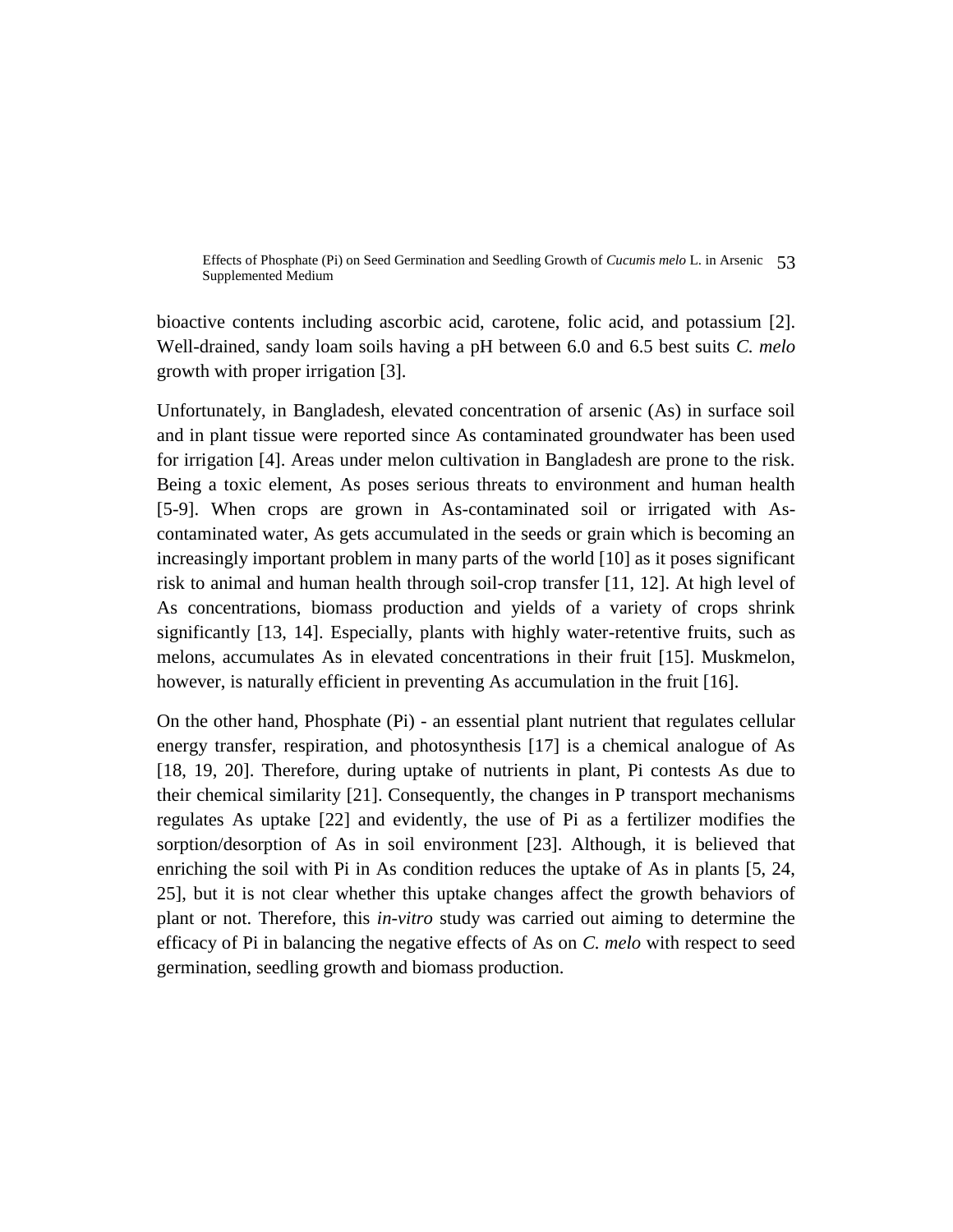## **2. Materials and Methods**

## **2.1 Study site and period of study**

The experiment was carried out at the environmental lab of the Institute of Forestry and Environmental sciences (91°50´E and 22°30´N), University of Chittagong (IFESCU), Bangladesh. It was conducted between January and May 2018 as the seeds of *C. melo* are mostly available in this period in Bangladesh.

## **2.2 Collection of seeds**

Healthy and disease-free seeds were extracted from the ripen *C. melo* fruits. Seeds were dried in the sunlight before storage in airtight polybags which were then kept in refrigerator until use. Seeds of uniform size and color were selected to avoid nontreatment variations [26]. Seeds were tested for viability by using water floating method before use.

## **2.3 Preparation of Hoagland's and other solutions**

Hoagland's nutrient solution was prepared as stated in Hoagland and Arnon [27]. The solution comprised of KNO<sub>3</sub>, 0.5 g L<sup>-1</sup>; Ca(NO<sub>3</sub>)<sub>2</sub>.4H<sub>2</sub>O, 1.2 g L<sup>-1</sup>;  $MgSO_4$ .7H<sub>2</sub>O, 0.5 g L<sup>-1</sup>; H<sub>3</sub>BO<sub>3</sub>, 2.8 mg L<sup>-1</sup>; ZnSO<sub>4</sub>, 0.2 mg L<sup>-1</sup>; CuSO<sub>4</sub>, 0.05 mg L<sup>-1</sup>; NH<sub>4</sub>NO<sub>3</sub>, 0.08 mg L<sup>-1</sup>; MnCl<sub>2</sub>.4H<sub>2</sub>O, 1.8 mg L<sup>-1</sup>; Na<sub>2</sub>MoO<sub>4</sub>.2H<sub>2</sub>O, 0.12 mg L<sup>-1</sup>; FeEDTA, 0.02 g L<sup>-1</sup>; in a volume of 1 L. Pi was added as 0.07 g L<sup>-1</sup> of KH<sub>2</sub>PO<sub>4</sub> for Pi treatment and As was added as  $0.042$  g L<sup>-1</sup> of Na<sub>2</sub>HAsO<sub>4</sub>.7H<sub>2</sub>O for As treatment. The stock solutions were diluted as required for various treatments. The pH (6.0) of the stock and diluted solutions was adjusted with 1M HCl and 1M NaOH for all the treatments. Hoagland's solution without Pi was common for all the treatments including control.

## **2.4 Experimental design and treatment combinations**

Petri dishes were sterilized by keeping overnight at 200°C in convection oven. In each petri dish, three layers of moist sterilized filter paper were placed. A Randomized Complete Block Design (RCBD) with 7 treatments with 5 replications was adopted for this experiment. A total of 35 petri dishes were needed for this experiment. The treatment combinations used in the experiment were:  $T0 =$ Control (Hoagland's solution without Pi, which was also common for all other treatments);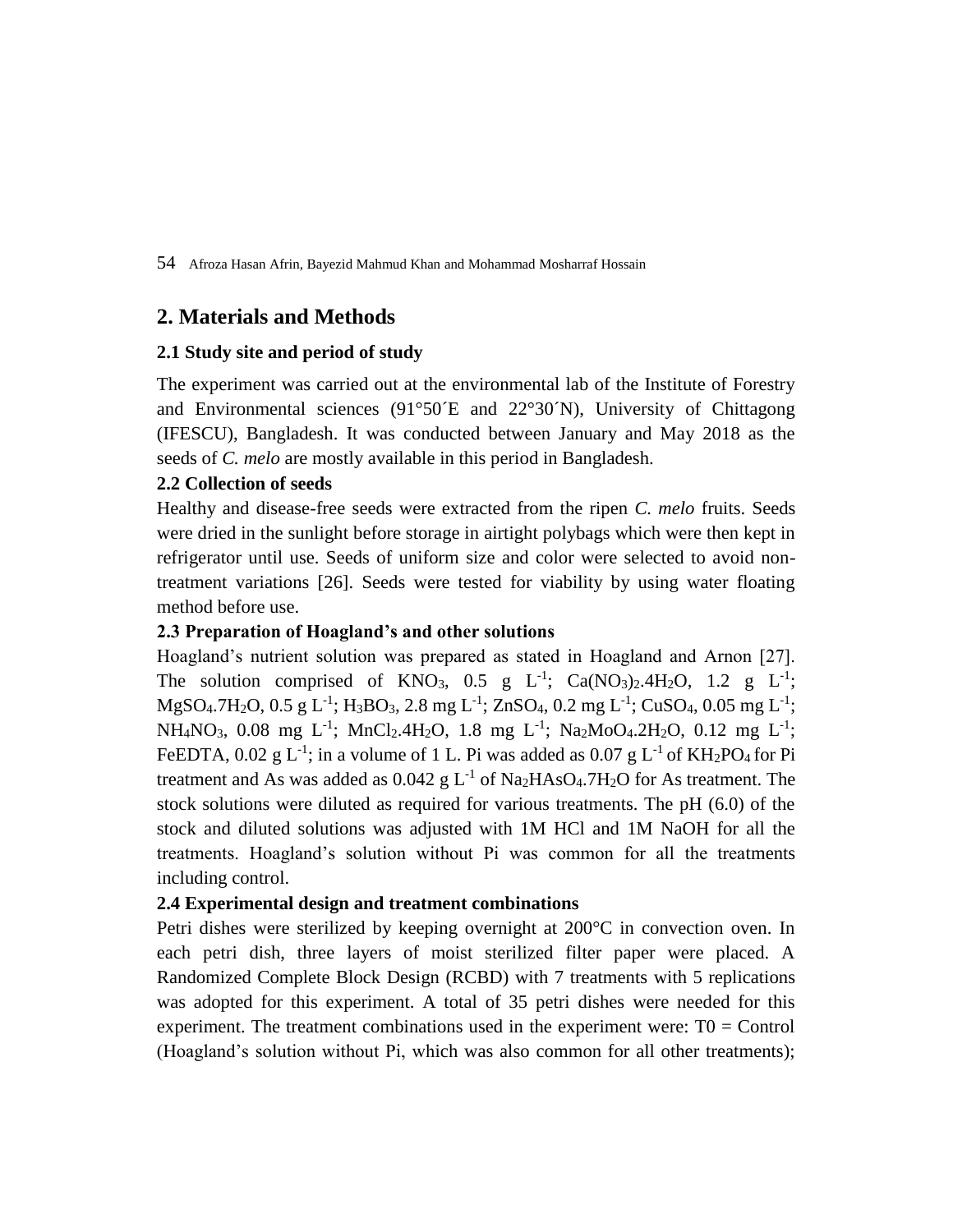Effects of Phosphate (Pi) on Seed Germination and Seedling Growth of *Cucumis melo* L. in Arsenic 55 Supplemented Medium

 $T1 = 2$ ppm As; T2 = 2ppm As + 10ppm Pi; T3 = 5ppm As; T4 = 5ppm As + 10ppm Pi;  $T5 = 10$ ppm As;  $T6 = 10$ ppm As + 10ppm Pi.

Seeds were soaked in 0.05% Mercuric chloride solution for 1 minute for sterilization followed by washing with distilled water and drying before sowing them on petri dishes. In each petri dish, 20 seeds of *C. melo* were sown and a total of seven hundred seeds were subjected to 7 different treatments. After sowing the seeds, all the petri dishes were placed in the incubator at  $25\pm 2^{\circ}$ C temperature. The filter papers of the petri dishes were kept constantly wet at the same level by applying the specific solution of As and Pi.

### **2.5 Data recording**

Germination was recorded daily from the date of seed sowing to the last of germination. The seedlings were let to grow for two weeks from the time of seed sowing. After two weeks, five representative seedlings from each treatment were selected to measure growth parameters. The recorded parameters were plumule and radical lengths, collar diameter, fresh weights of plumule and radicle, dry weights of plumule and radicle, number of lateral roots. Plumule and radical were oven dried at 75°C for 48 hr to record dry weights. Total height from the collar area to seedling tip of each seedling in each petridish was measured using a ruler. Vigor index was calculated according to Abdul-Baki and Anderson [28] as germination percent  $\times$ mean total length of seedling i.e. total of shoot and root lengths. Volume index was obtained by multiplying plumule length (cm) with the square of collar diameter  $\text{(mm)}^2$  of the seedlings [29]. Sturdiness was obtained by dividing of plumule length (cm) with collar diameter (cm) of the seedling. Quality index to quantify seedlings morphological quality was calculated following Dickson et al. [30]. The formula for calculating quality index is as follow:

$$
QI = \frac{T_{dw}}{\left(\frac{H}{D_c} + \frac{S_{dw}}{R_{dw}}\right)}
$$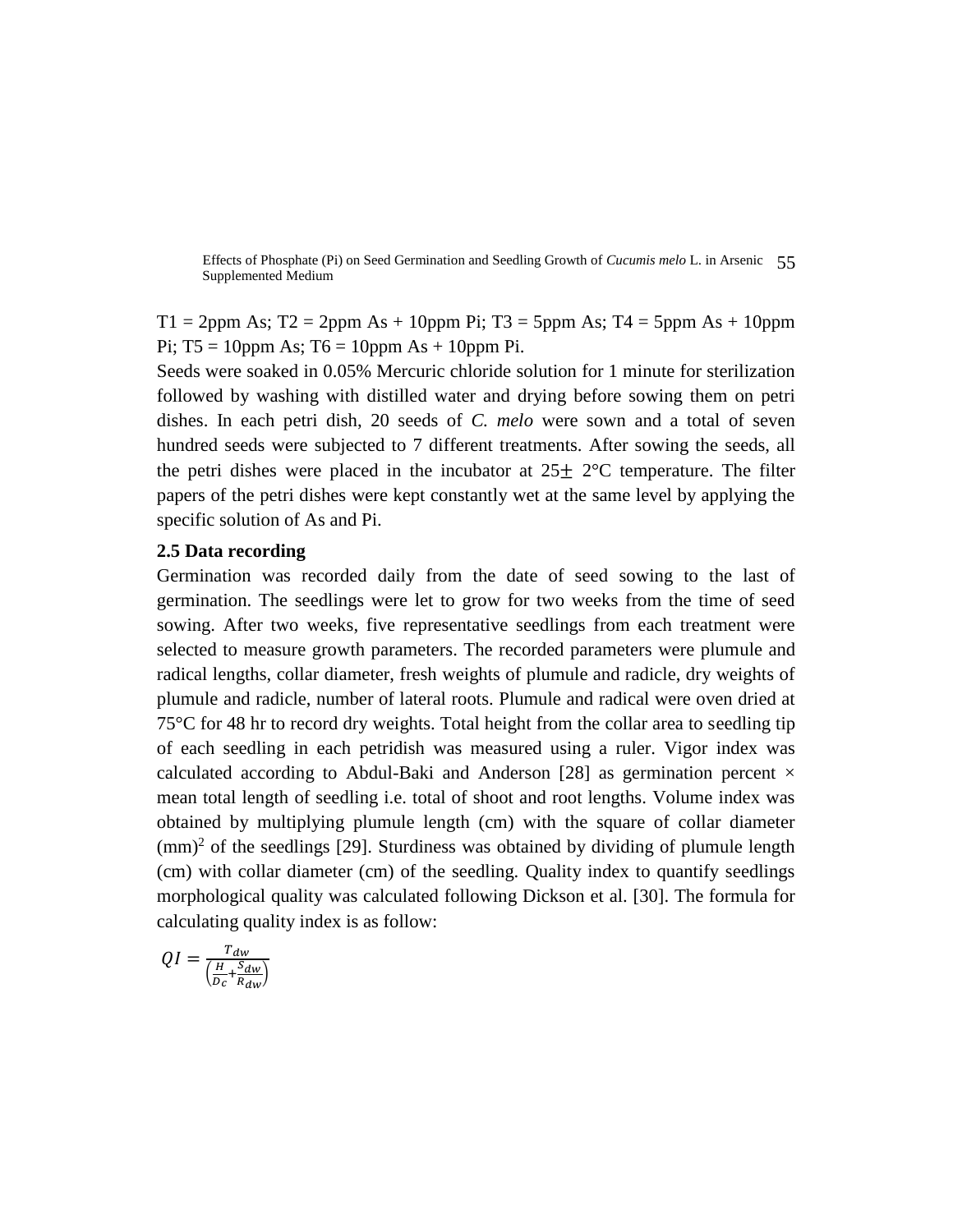where,  $QI =$  Quality index,  $T_{dw}$  Total dry weight (g),  $H =$  Seedling height or plumule length (cm),  $D_c$ = Collar diameter (mm),  $S_{dw}$ = Shoot/plumule dry weight (g),  $R_{dw}$ = Root/radicle dry weight (g).

## **2.6 Statistical analysis**

The SPSS ver.23 was used for statistical analysis of data related to seed germination and seedling growth attributes. The statistical significance  $(p<0.05)$  of the differences among the mean values was ascertained by Duncan's multiple range test (DMRT). Different letters in the table indicates significant differences.

## **3. Results and Discussion**

## **3.1 Germination percentage**

Germination were 87% in T1 (2ppm As), 76% in T3 (5ppm As) and 72% in T5 (10ppm As), while they were 90% in T2 (2ppm As+10ppm Pi), 82% in T4 (5ppm As+10ppm Pi) and 77% in T6 (10ppm As+10ppm Pi). The results denoted that as the concentration of As increased in solution culture, the germination of seed decreased. However, the addition of Pi at 10ppm in As solution culture enhanced the seed germination of *C. melo* and reduced the negative of As (Table 1).

## **3.2 Mean daily and cumulative germination percentages**

The highest mean daily germination percent was  $45\%$  in T2 (2ppm As  $+$  10 ppm Pi) on the  $3<sup>rd</sup>$  day followed by 44% in T4 (5ppm As+10ppm Pi) on the  $2<sup>nd</sup>$  day (Fig. 1). The highest cumulative germination percent from  $3<sup>rd</sup>$  day up to the 6<sup>th</sup> day was in T2 (2ppm As +10 ppm Pi) while, from  $7<sup>th</sup>$  day up to the  $8<sup>th</sup>$  day, it was the highest in T0 (Control). The lowest cumulative germination was recorded in T5 (10 ppm As) (Fig. 2). The findings indicated the negative effects of As on the progress of seed germination of *C. melo* with respect to time. The findings also indicated that with the addition of Pi in As solution culture helped to minimize the negative effects of As on the progress of seed germination.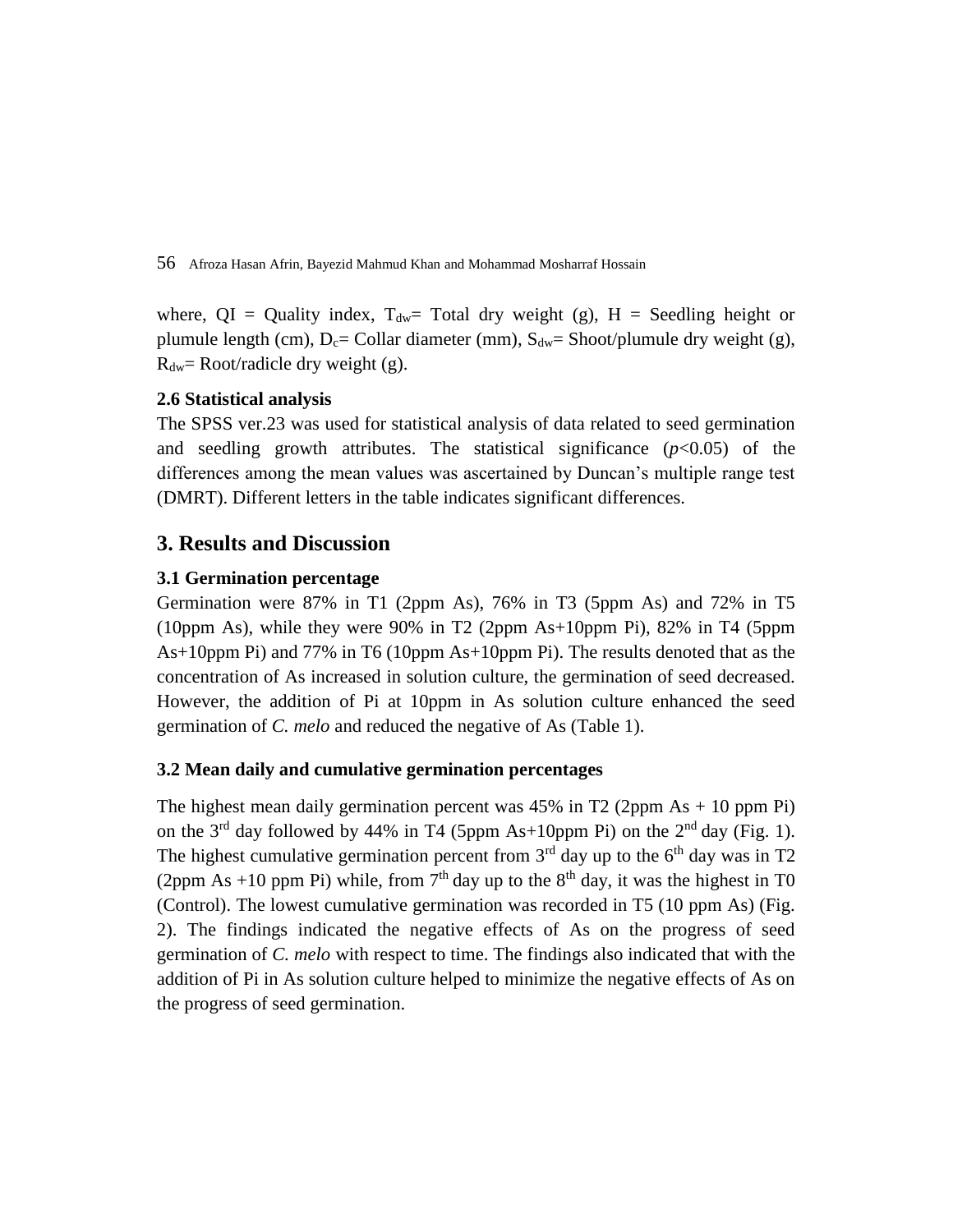Effects of Phosphate (Pi) on Seed Germination and Seedling Growth of *Cucumis melo* L. in Arsenic 57 Supplemented Medium

**Table 1**. Phosphate (Pi) on seed germination, plumule and radical growth, collar diameter and number of lateral root production of *Cucumis melo* in arsenic (As) condition.

| <b>Treatment</b> | Germination<br>(%) | Length $(cm)$     |                  | Plumule-                | <b>Total</b>      | Collar            | Number             | Increased/decreased (%) |                        |                 |
|------------------|--------------------|-------------------|------------------|-------------------------|-------------------|-------------------|--------------------|-------------------------|------------------------|-----------------|
|                  |                    | Plumule           | Radicle          | radicle<br>ratio        | length<br>(cm)    | diameter<br>(mm)  | of lateral<br>root | Germination             | <b>Total</b><br>length | Lateral<br>root |
| T <sub>0</sub>   | $91_a$             | $6.7_a$           | 5.4 <sub>a</sub> | 1.24 <sub>d</sub>       | $12.1_a$          | 1.8 <sub>a</sub>  | 19 <sub>a</sub>    | 0.0                     | 00.0                   | 0.0             |
| T <sub>1</sub>   | 87a                | 5.0 <sub>bc</sub> | 2.4 <sub>c</sub> | 2.08 <sub>b</sub>       | 7.4 <sub>b</sub>  | 1.6 <sub>ab</sub> | $16_{abc}$         | $-4.4$                  | $-38.9$                | $-15.8$         |
| T <sub>2</sub>   | $90_a$             | 6.3 <sub>ab</sub> | 4.5 <sub>b</sub> | 1.40c<br>$\mathbf{r}$ . | 10.8 <sub>a</sub> | 1.7 <sub>ab</sub> | $18_{ab}$          | $-1.1$                  | $-10.7$                | $-5.3$          |
| T <sub>3</sub>   | 76 <sub>cd</sub>   | 4.0 <sub>c</sub>  | 1.2 <sub>d</sub> | 3.33a                   | 5.2 <sub>c</sub>  | 1.5 <sub>ab</sub> | 10 <sub>cd</sub>   | $-16.5$                 | $-57.0$                | $-47.4$         |
| <b>T4</b>        | 82 <sub>b</sub>    | 5.0 <sub>bc</sub> | 2.5 <sub>c</sub> | 2.00 <sub>b</sub>       | 7.5 <sub>b</sub>  | 1.4 <sub>ab</sub> | 12 <sub>bcd</sub>  | $-9.9$                  | $-38.0$                | $-36.8$         |
| T <sub>5</sub>   | 72 <sub>d</sub>    | 1.9 <sub>d</sub>  | 1.0 <sub>d</sub> | 1.90c                   | 2.9 <sub>d</sub>  | 1.3 <sub>b</sub>  | 08 <sub>d</sub>    | $-20.9$                 | $-76.0$                | $-57.9$         |
| T <sub>6</sub>   | 77 <sub>c</sub>    | 4.1 <sub>c</sub>  | 1.5 <sub>d</sub> | 2.73a                   | 5.6 <sub>c</sub>  | 1.4 <sub>ab</sub> | 10 <sub>cd</sub>   | $-15.4$                 | $-53.7$                | $-47.4$         |
| P value          | < 0.001            | < 0.001           | < 0.001          | < 0.001                 | < 0.001           | 0.115             | 0.012              | --                      | --                     | --              |
| F value          | 23.16              | 14.14             | 71.74            | 35.62                   | 27.81             | 2.13              | 4.27               | --                      | --                     | …               |

a-d = Mean values with different lowercase subscripts in a column indicates significant difference at *p*<0.05 according to Duncan's Multiple Range Test (DMRT). T0= Control, T1=2ppm As, T2= 2ppm As  $+ 10$ ppm Pi, T3= 5ppm As, T4= 5ppm As  $+ 10$ ppm Pi, T5= 10ppm As, T6= 10ppm As  $+ 10$ ppm Pi.

## **3.3 Growth performance**

Plumule lengths were 5.0cm, 4.0cm and 1.9cm, respectively in treatments T1 (2ppm As), T3 (5ppm As) and T5 (10ppm As), while they were 6.3cm, 5.0cm and 4.1cm in respective treatments T2 (2ppm As+10ppm Pi), T4 (5ppm As+10ppm Pi) and T6 (10ppm As+10ppm Pi). The outcome clearly demonstrated that As at different concentrations in solution culture reduced the plumule growth of *C. melo* while the addition of Pi at 10 ppm in corresponding As solution cultures minimized the adverse effects of As and enhanced the plumule growth (Table 1). Significantly (*p*<0.05) high (5.4cm) and low (1.0cm) radical growths were recorded respectively in T0 (Control) and in T5 (10ppm As). In treatments T1 (2ppm As), T3 (5ppm As)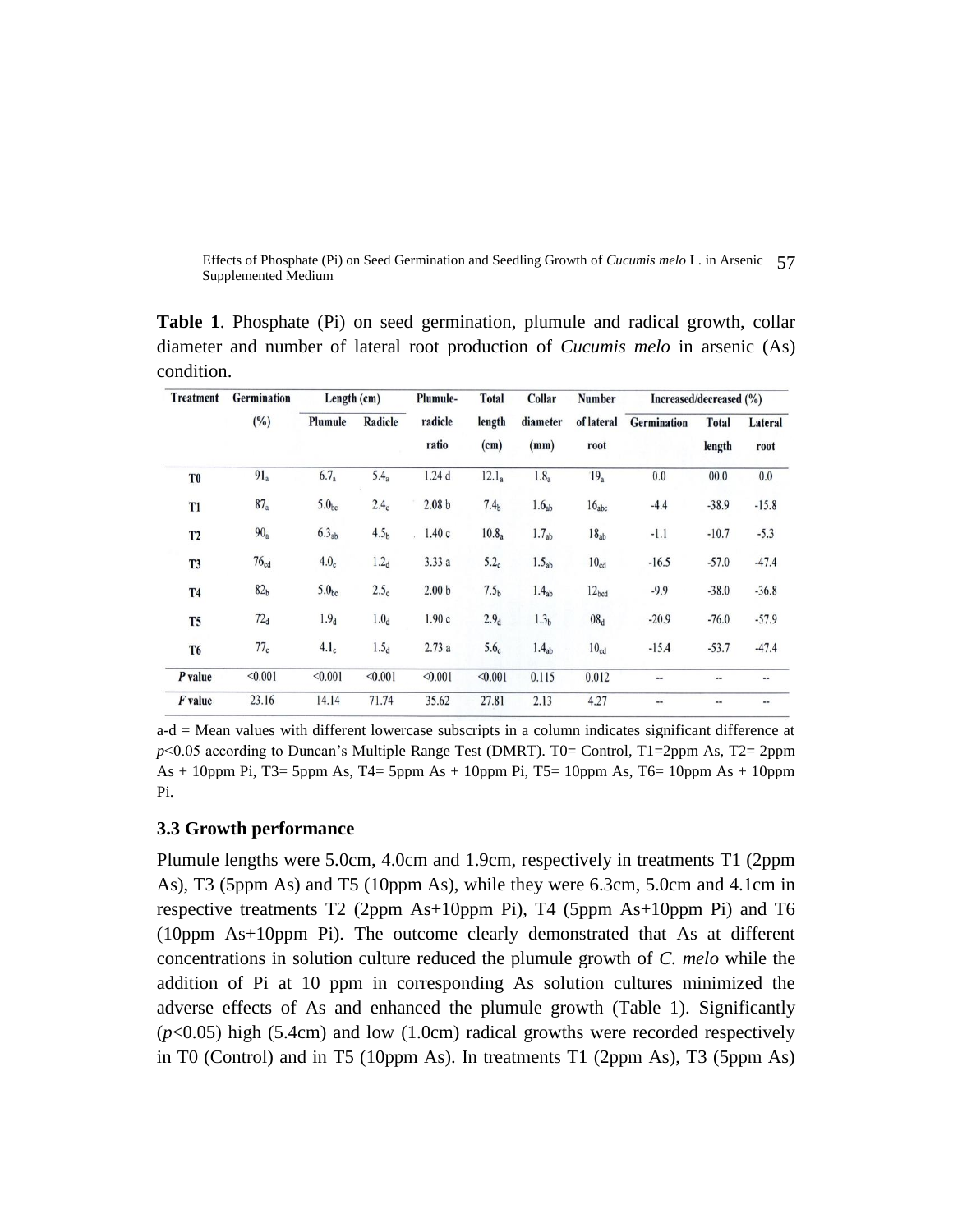and T5 (10ppm As), the number of lateral roots were 16, 10 and 8 respectively, while they were 18, 12 and 10 respectively in T2 (2ppm As+10ppm Pi), T4 (5ppm As+10ppm Pi) and T6 (10ppm As+10ppm Pi). Similar trend was also observed for collar diameter (Table 1).

**Table 2**. Fresh and dry biomasses, vigor index and volume index of *Cucumis melo* in arsenic (As) solution cultures under phosphate (Pi) amendment.

| <b>Treatment</b> | <b>Seedling</b>  |                    | <b>Index</b>      |                     | Increased/decreased (%) |              |         |  |
|------------------|------------------|--------------------|-------------------|---------------------|-------------------------|--------------|---------|--|
|                  | biomass (mg)     |                    |                   |                     |                         |              |         |  |
|                  | Fresh            | Dry                | <b>Vigor</b>      | <b>Volume</b>       | Dry                     | <b>Vigor</b> | Volume  |  |
|                  |                  |                    |                   |                     | <b>biomass</b>          | index        | index   |  |
| T <sub>0</sub>   | 178 <sub>a</sub> | $25.4_a$           | $1101_a$          | $21.7_a$            | 00.0                    | 0.0          | 0.0     |  |
| <b>T1</b>        | 129 <sub>c</sub> | 19.8 <sub>bc</sub> | 644 <sub>b</sub>  | 12.8 <sub>abc</sub> | $-22.1$                 | $-41.5$      | $-41.0$ |  |
| T <sub>2</sub>   | 157 <sub>b</sub> | $22.1_{ab}$        | $972_a$           | 18.2 <sub>ab</sub>  | $-13.1$                 | $-11.7$      | $-16.1$ |  |
| T <sub>3</sub>   | 72 <sub>f</sub>  | 10.3 <sub>ef</sub> | $395_{de}$        | 9.0 <sub>bcd</sub>  | $-59.5$                 | $-64.1$      | $-58.5$ |  |
| <b>T4</b>        | $112_d$          | 15.9 <sub>cd</sub> | 615 <sub>bc</sub> | 9.8 <sub>bcd</sub>  | $-37.3$                 | $-44.1$      | $-54.8$ |  |
| T <sub>5</sub>   | 53 <sub>g</sub>  | $7.7_f$            | 209 <sub>e</sub>  | 3.2 <sub>d</sub>    | $-69.6$                 | $-81.0$      | $-85.3$ |  |
| <b>T6</b>        | 85 <sub>e</sub>  | $12.1$ de          | $431_{cd}$        | 8.0 <sub>cd</sub>   | $-52.3$                 | $-60.9$      | $-63.1$ |  |
| $P$ value        | < 0.001          | < 0.001            | < 0.001           | 0.009               |                         | --           |         |  |
| F value          | 846.12           | 23.25              | 25.09             | 4.58                |                         |              |         |  |

 $a-g$  = Mean values with different lowercase subscripts in a column indicates significant difference at  $p<0.05$ , according to Duncan's Multiple Range Test (DMRT). T0= Control, T1=2ppm As, T2= 2ppm As + 10ppm Pi, T3= 5ppm As, T4= 5ppm As + 10ppm Pi, T5= 10ppm As, T6= 10ppm As + 10ppm Pi.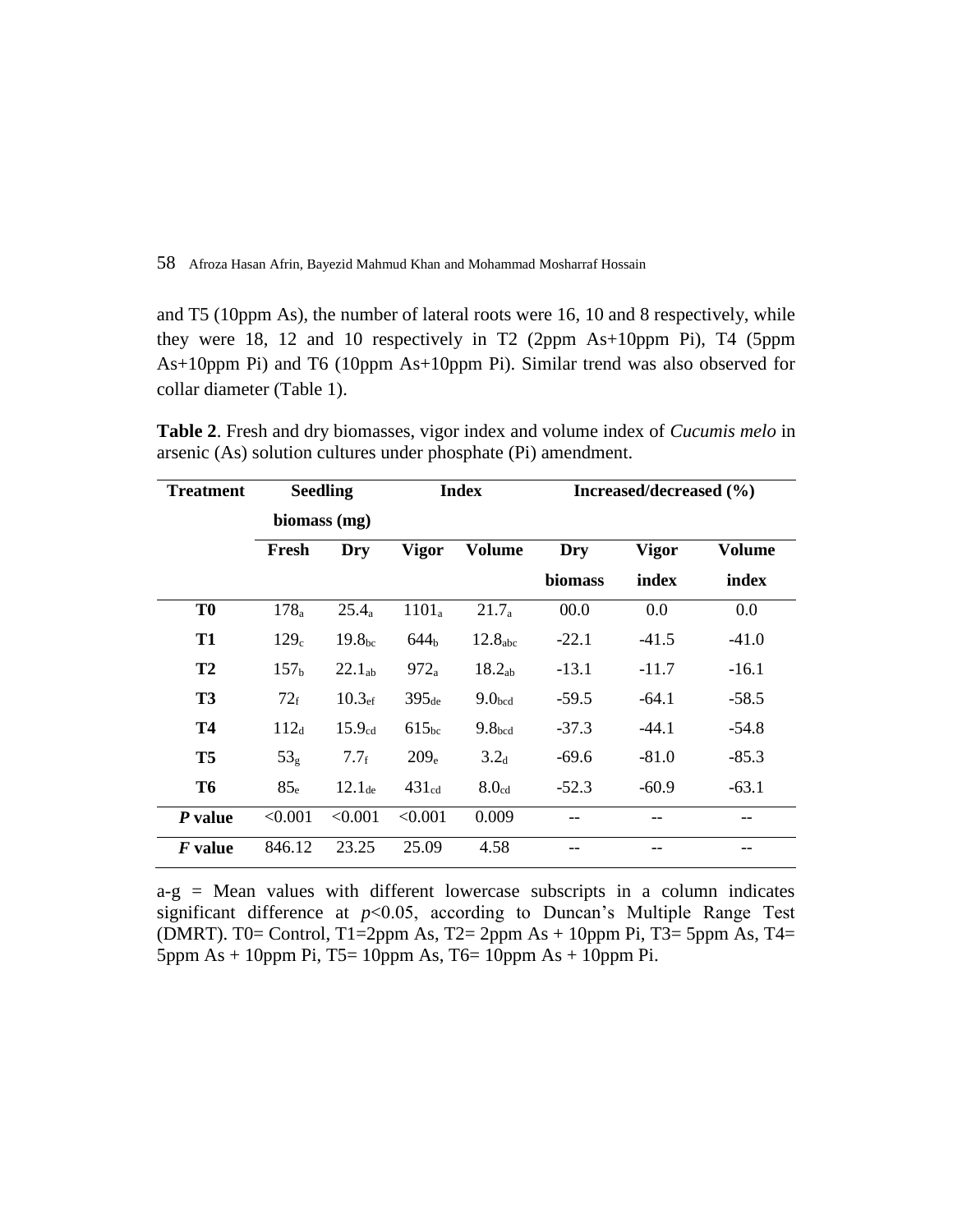Effects of Phosphate (Pi) on Seed Germination and Seedling Growth of *Cucumis melo* L. in Arsenic 59 Supplemented Medium

### **3.4 Biomass production**

Seedling fresh biomasses were 129 mg, 72 mg and 53 mg respectively in treatments 2 ppm As, 5 ppm As and 10 ppm As. They were 157 mg, 112 mg and 85 mg respectively in 2 ppm As + 10 ppm Pi, 5 ppm As + 10 ppm Pi and 10 ppm As + 10 ppm Pi. It was 178 mg in control treatment. On the other hand, seedling dry biomasses were 19.8 mg, 10.3 mg and 7.7 mg respectively, in treatments T1 (2ppm As), T3 (5ppm As) and T5 (10ppm As). They were 22.1 mg, 15.9 mg and 12.1 mg respectively in T2 (2ppm As+10ppm Pi), T4 (5ppm As+10ppm Pi) and T6 (10ppm As+10ppm Pi) (Table 2).

## **3.5 Vigor, volume and quality indices, and sturdiness**

Vigor index were 644 in T1 (2ppm As), 395 in T3 (5ppm As) and 209 in T5 (10ppm As), while they were 972, 615 and 431 respectively in T2 (2ppm As+10ppm Pi), T4 (5ppm As+10ppm Pi) and T6 (10ppm As+10ppm Pi) as shown in Table 2 and the differences were significant at *P*<0.05. In treatments T1 (2ppm As), T3 (5ppm As) and T5 (10ppm As), volume index were 12.8, 9.0 and 3.2 in T1 (2ppm As), T3 (5ppm As) and T5 (10ppm As) respectively compared to 18.2, 9.8 and 8.0 respectively in T2 (2ppm As+10ppm Pi), T4 (5ppm As+10ppm Pi) and T6 (10ppm As+10ppm Pi). Quality index values, as shown in Fig. 3, were 0.0030 in T1 (2ppm As), 0.0010 in T3 (5ppm As) and 0.0008 in T5 (10ppm As) in contrast with significantly  $(p<0.05)$  higher 0.0037, 0.0021 and 0.0014 respectively in T2 (2ppm As+10ppm Pi), T4 (5ppm As+10ppm Pi) and T6 (10ppm As+10ppm Pi). The highest quality index value was 0.0049 for T0 (control). In treatments T1 (2ppm As), T3 (5ppm As) and T5 (10ppm As), sturdiness were 31.3, 26.7 and 14.6 respectively compared to significantly higher  $(p<0.05)$  respective values 37.1 35.7 29.3 in T2 (2ppm As+10ppm Pi), T4 (5ppm As+10ppm Pi) and T6 (10ppm As+10ppm Pi) (Fig. 4). The observations showed that, along with the seed germination and seedling growth, As also reduced the vigor index, volume index, quality index and sturdiness of *C. melo* and the rate of reduction increased with the increase of the concentration of As in solution culture. However, addition of P at 10 ppm in As solution culture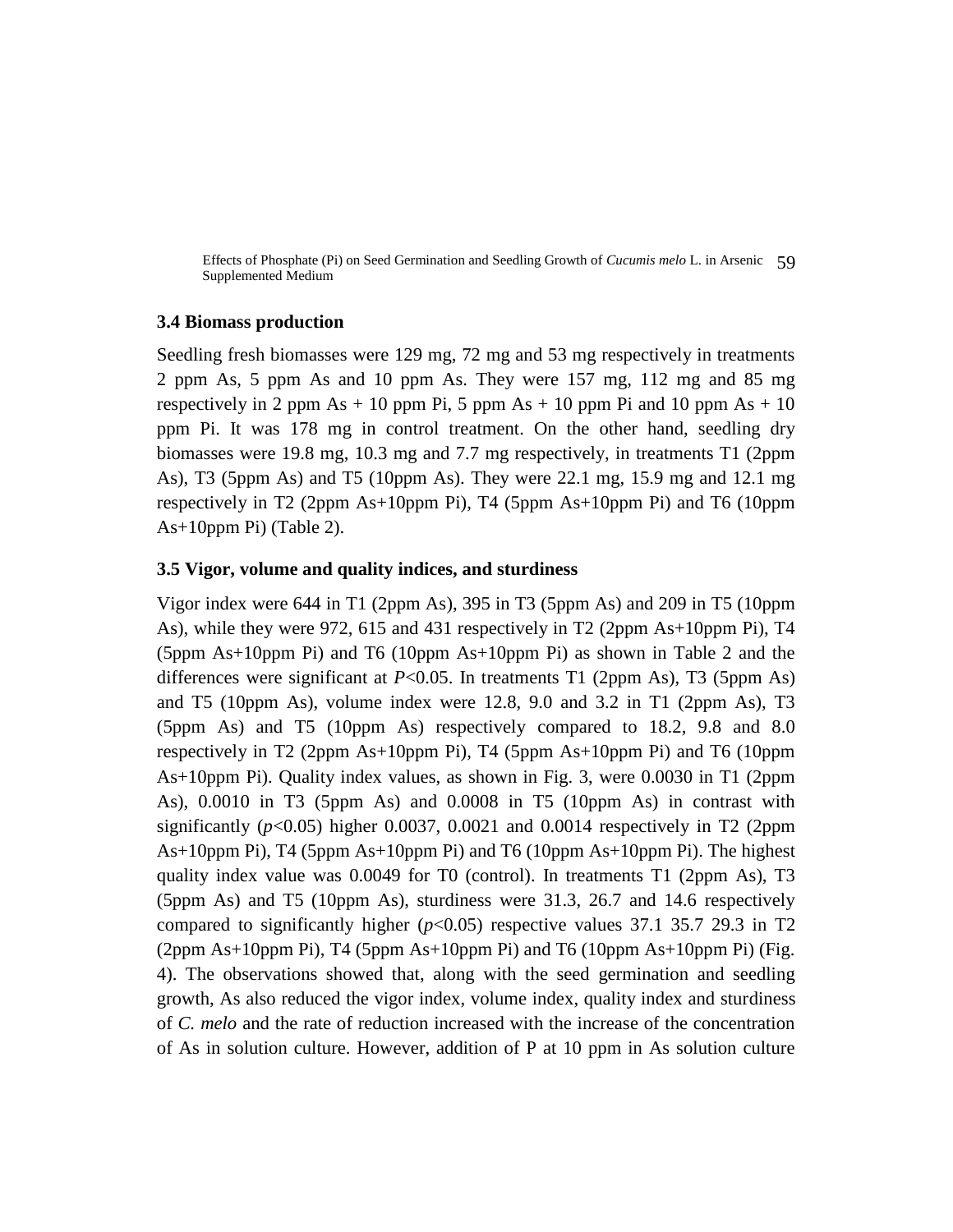helped to minimize the negative effects of As and enhanced the vigor index, volume index, quality index and sturdiness of this species.



**Figure 1:** Impacts of phosphate (Pi) on mean daily germination (%) of *Cucumis melo* seeds in arsenic (As) condition. T0= Control, T1=2ppm As, T2= 2ppm As + 10ppm Pi, T3= 5ppm As, T4= 5ppm As + 10ppm Pi, T5= 10ppm As, T6= 10ppm As + 10ppm Pi.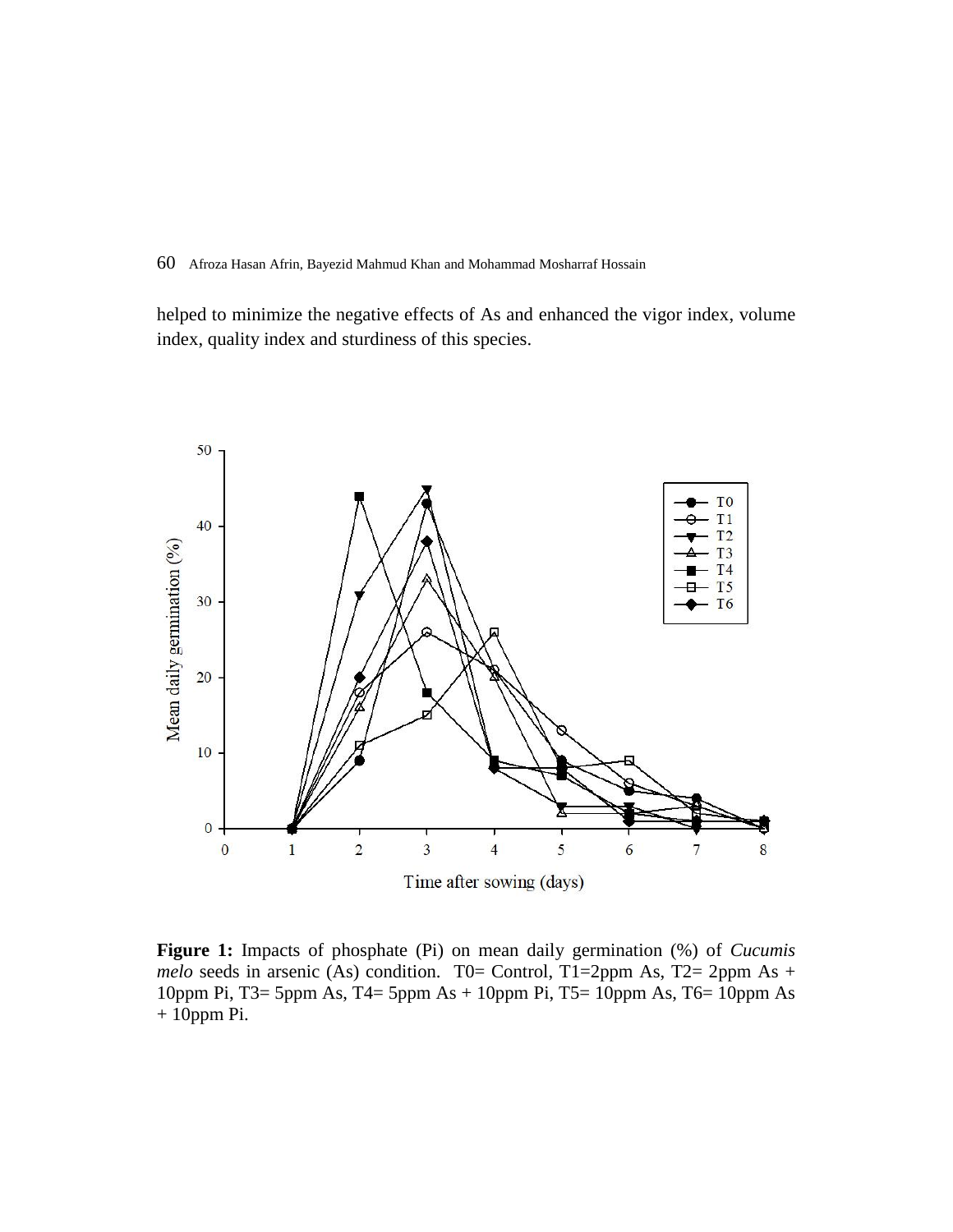Effects of Phosphate (Pi) on Seed Germination and Seedling Growth of *Cucumis melo* L. in Arsenic 61 Supplemented Medium



**Figure 2:** Cumulative germination (%) of *Cucumis melo* seeds in arsenic (As) condition under phosphate (Pi) amendment. T0= Control, T1=2ppm As, T2= 2ppm As + 10ppm Pi, T3= 5ppm As, T4= 5ppm As + 10ppm Pi, T5= 10ppm As, T6= 10ppm As + 10ppm Pi.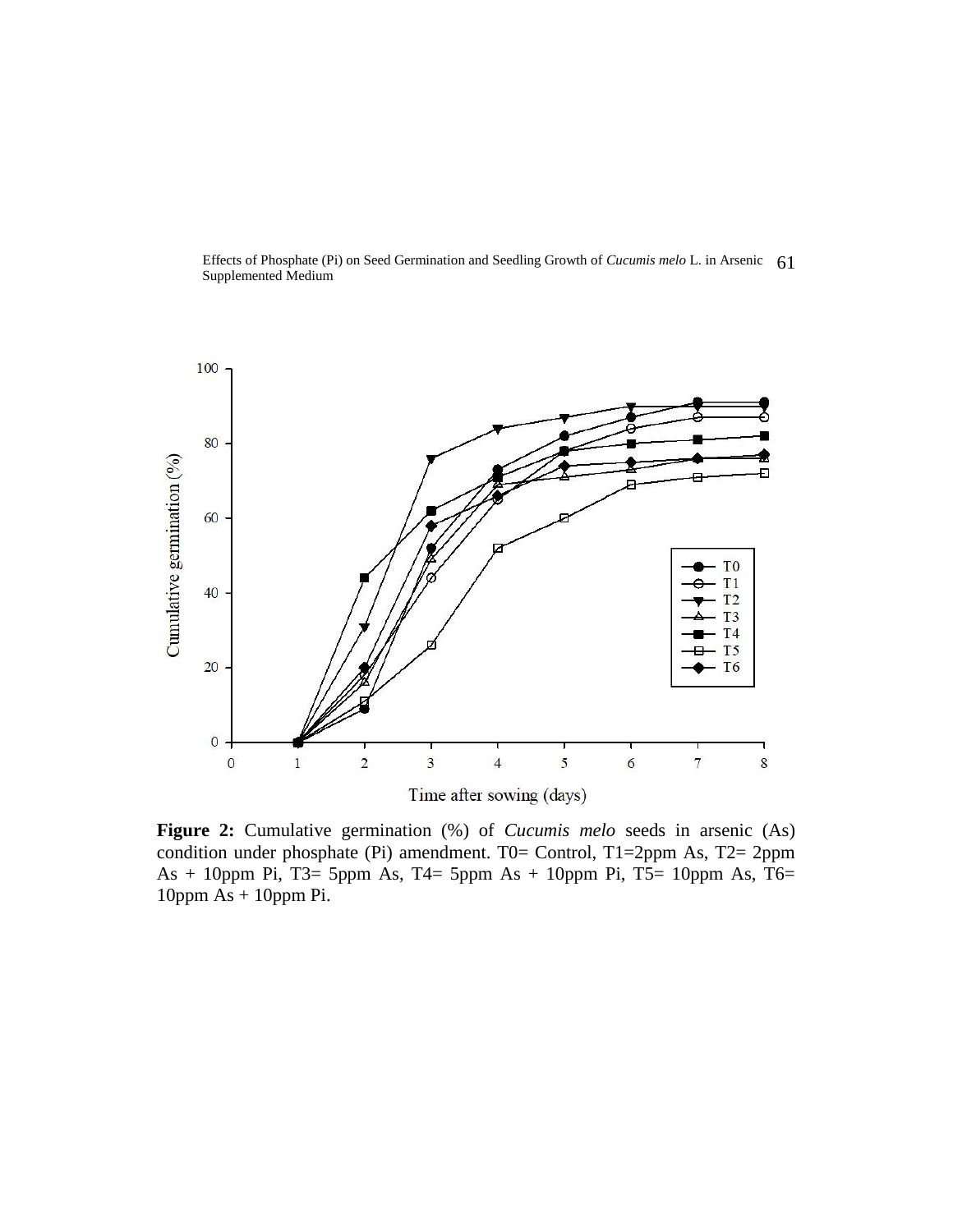

**Figure 3:** Effects of phosphate (Pi) on quality index of *Cucumis melo* in arsenic (As) condition. T0= Control, T1=2ppm As, T2= 2ppm As + 10ppm Pi, T3= 5ppm As, T4= 5ppm As + 10ppm Pi, T5= 10ppm As, T6= 10ppm As + 10ppm Pi.



**Figure 4:** Phosphate (Pi) on sturdiness of *Cucumis melo* in arsenic (As) condition. T0= Control, T1=2ppm As, T2= 2ppm As + 10ppm Pi, T3= 5ppm As, T4= 5ppm As  $+ 10$ ppm Pi, T5= 10ppm As, T6= 10ppm As  $+ 10$ ppm Pi.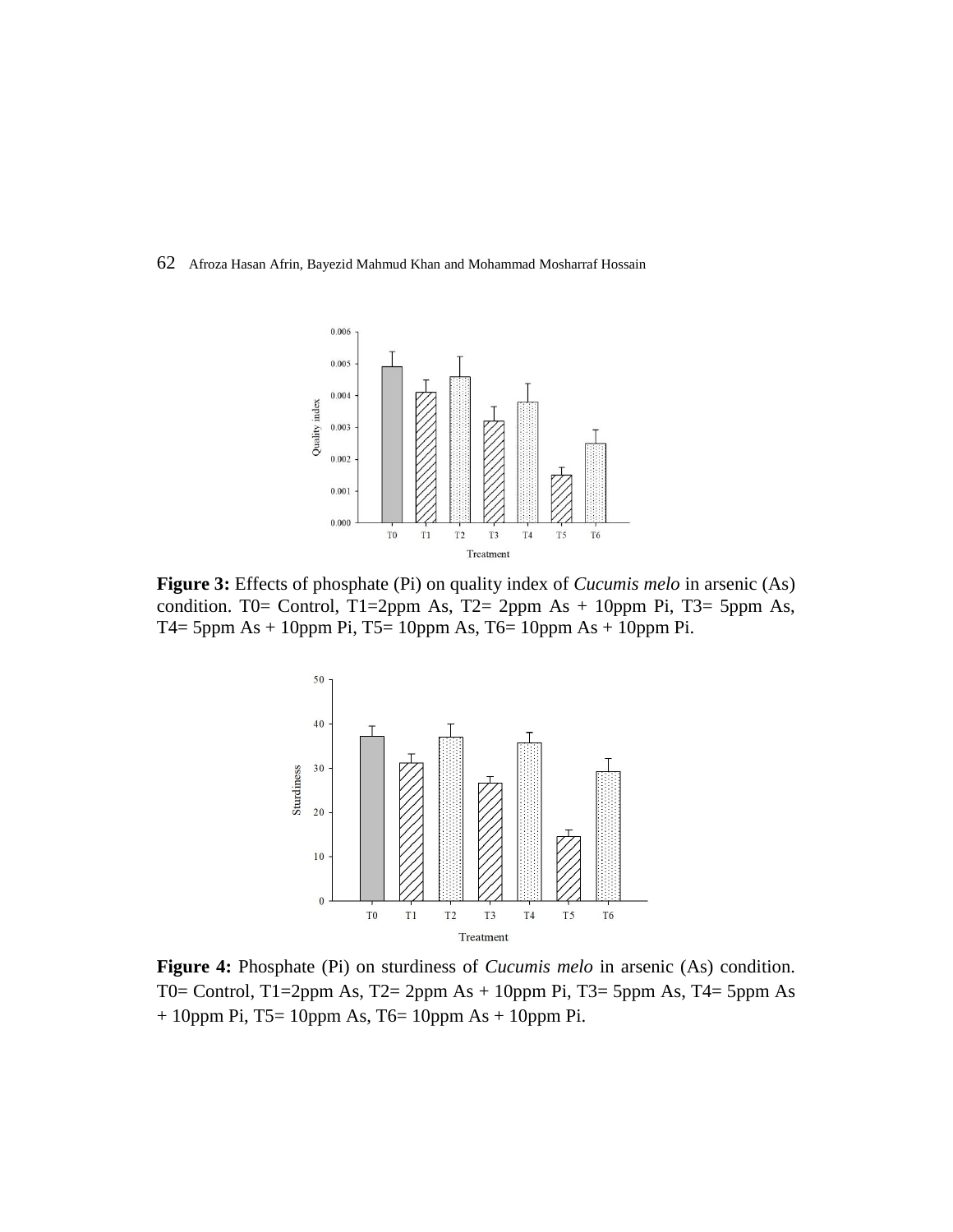Effects of Phosphate (Pi) on Seed Germination and Seedling Growth of *Cucumis melo* L. in Arsenic 63 Supplemented Medium

Accumulation of As mainly occurs in the root system in plants, and in the aboveground organs to a lesser degree. Such accumulation reduces crop productivity through physiological changes in plants [5, 9, 19, 20, 31]. As interrupts the biochemical function of cells and severely impedes different plant metabolic processes including transpiration, respiration, photosynthesis etc., by reacting with proteins and enzymes which culminates in stunted plant growth [32]. Plants must take up sufficient amount of Pi to balance excessive As for the alleviation of As toxicity. The plants react to As exposure by increasing Pi accumulation [9, 19, 33].

This study found that, As solution culture hampers the progress of seed germination with respect to time. It also reduces the rate of seed germination, seedling growth and biomass production of the seedling of *C. melo* to varying magnitudes based on the level of As concentrations (2, 5 and 10ppm)*.* However, addition of Pi (10 ppm) in As solution cultures (2, 5 and 10ppm respectively) offsetted the harms significantly in comparison to corresponding Pi-free As solutions. The ratio of plumule and radicle growth mostly increased with the increase of the concentration of As and the increment was further enhanced with the addition of Pi (10ppm) in As (10ppm) solution culture. These change of the growth behaviours of plant could be because plant allocates growth materials toward its plumule and radicle differently under different environmental conditions especially to well survive in the stress environmental conditions [34-37]. On the other hand, Lou-Hing et al. [38] reported that phosphate protects a rice variety- Bala from As toxicity at a lower concentration  $(13.3 \mu M)$  of As in the solution culture. Since As is a phosphate analogue, phosphate transporters transports As which results in competition between Pi and As for uptake at the level of membrane transport. Accordingly, Pi is expected to reduce arsenate influx resulting ultimately into an observed increase in arsenate tolerance under phosphate addition [19, 20, 39, 40]. Studies, especially in hydroponic environments, have demonstrated that non-resistant plants can be made more resistant to arsenate by raising their Pi status, as the Pi is taken more effectively compared to arsenate [5, 19, 24, 25]. Increasing cytoplasmic phosphate concentration in wheat also demonstrated the role of phosphate against As toxicity [41]. Higher phosphate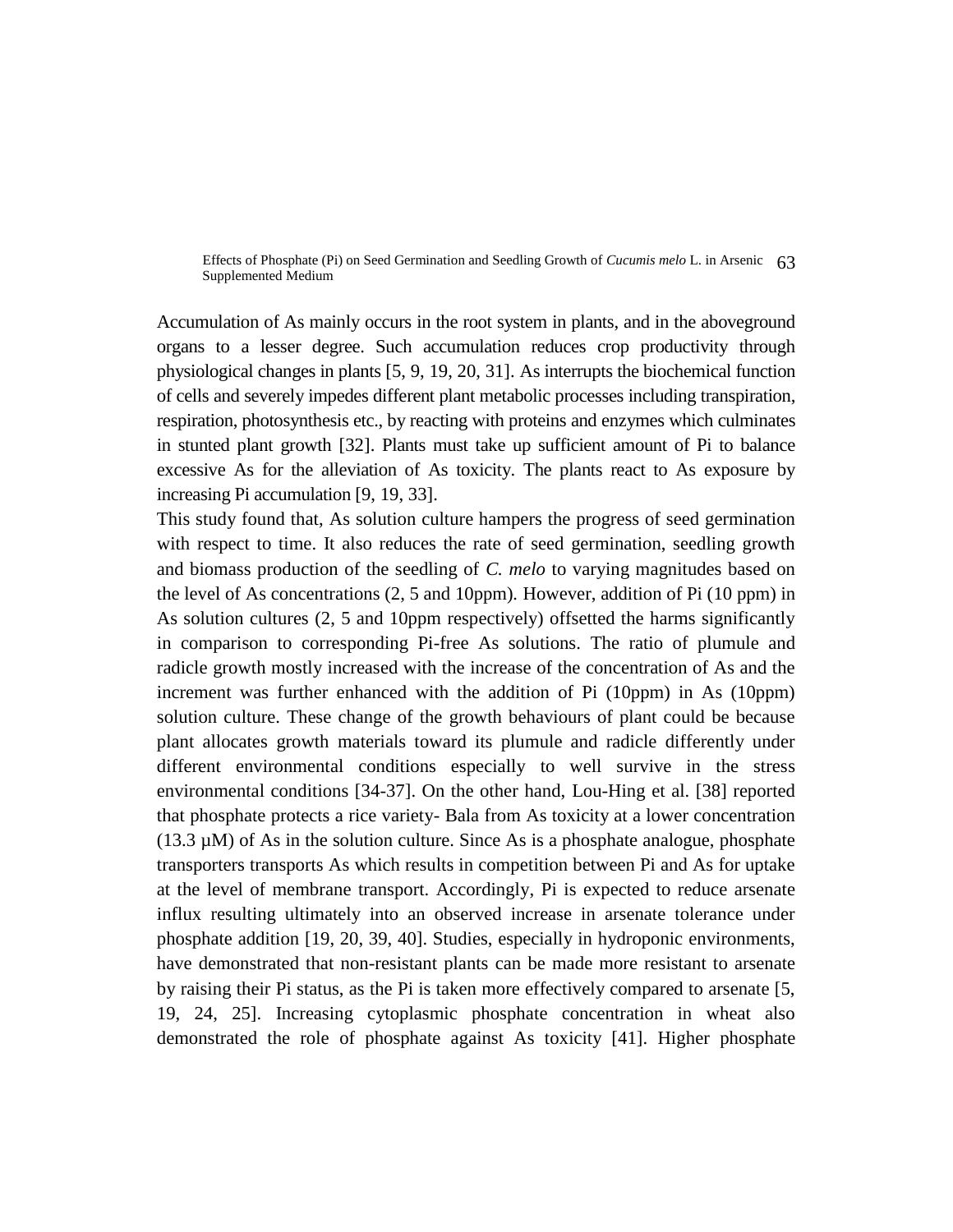concentration plays an important role to down-regulation of the arsenate-phosphate plasma membrane transporter and competes with arsenate for biochemical processes where arsenate substitutes for phosphate [42].

## **4. Conclusion**

Our experiments showed that, presence of As in solution culture hampers the progress of seed germination with respect to time. It also reduced the rate of seed germination, seedling growth and biomass production of the seedling of *C. melo* at increasing magnitudes with the increasing of As concentrations*.* Similar trend was also continued for vigor, volume and quality indices, and also for sturdiness. However, the addition of Pi in As solution culture helped to minimize the negative effects of As on the progress of seed germination of this species and also enhanced the rate of seed germination, seedling growth and biomass production of seedling. Addition of Pi in As solution cultures offsetted the harms on vigor, volume and quality indices, and also on sturdiness significantly in comparison to corresponding Pi-free As solutions. Hence, to reduce the negative effects of As on *C. melo* growth and development in the laboratory, application of heightened dosage of Pi can be recommended in solution culture that contain As. This similar approach might also be applicable in the field.

## **References**

- [1] M. Malek, M. O. Islam, M. Mamtazul, and M. K. Sultan; *Bangladesh Journal of Agricultural Research*, 2012, **37**(3), 465-472.
- [2] G. E. Lester, and D. M. Hodges; *Postharvest Biology and Technology*, 2008, **48**, 347-354.
- [3] K. Foord, and J. MacKenzie; Growing melons (cantaloupe, watermelon, honeydew) in Minnesota home gardens. [https://www.extension.umn.edu/garden/ yard](https://www.extension.umn.edu/garden/yard-garden/fruit/growing-melons-in-minnesota-home-gardens)[garden/fruit/growing-melons-in-minnesota-home-gardens,](https://www.extension.umn.edu/garden/yard-garden/fruit/growing-melons-in-minnesota-home-gardens) 2017.
- [4] A. A. Meharg, and M. A. Rahman; *Environmental Science and Technology*, 2003, **37**, 229-234.
- [5] B. M. Khan, A. H. Afrin, and M. M. Hossain; *International Journal of Rural Development, Environment and Health Research*, 2018, **2**(1), 48-55.
- [6] A. A. Guevara-Garcia, F. P. Lara, L. K. Juarez, and L. R. Herrera-Estrella; *eLS*, 2017, 1-9.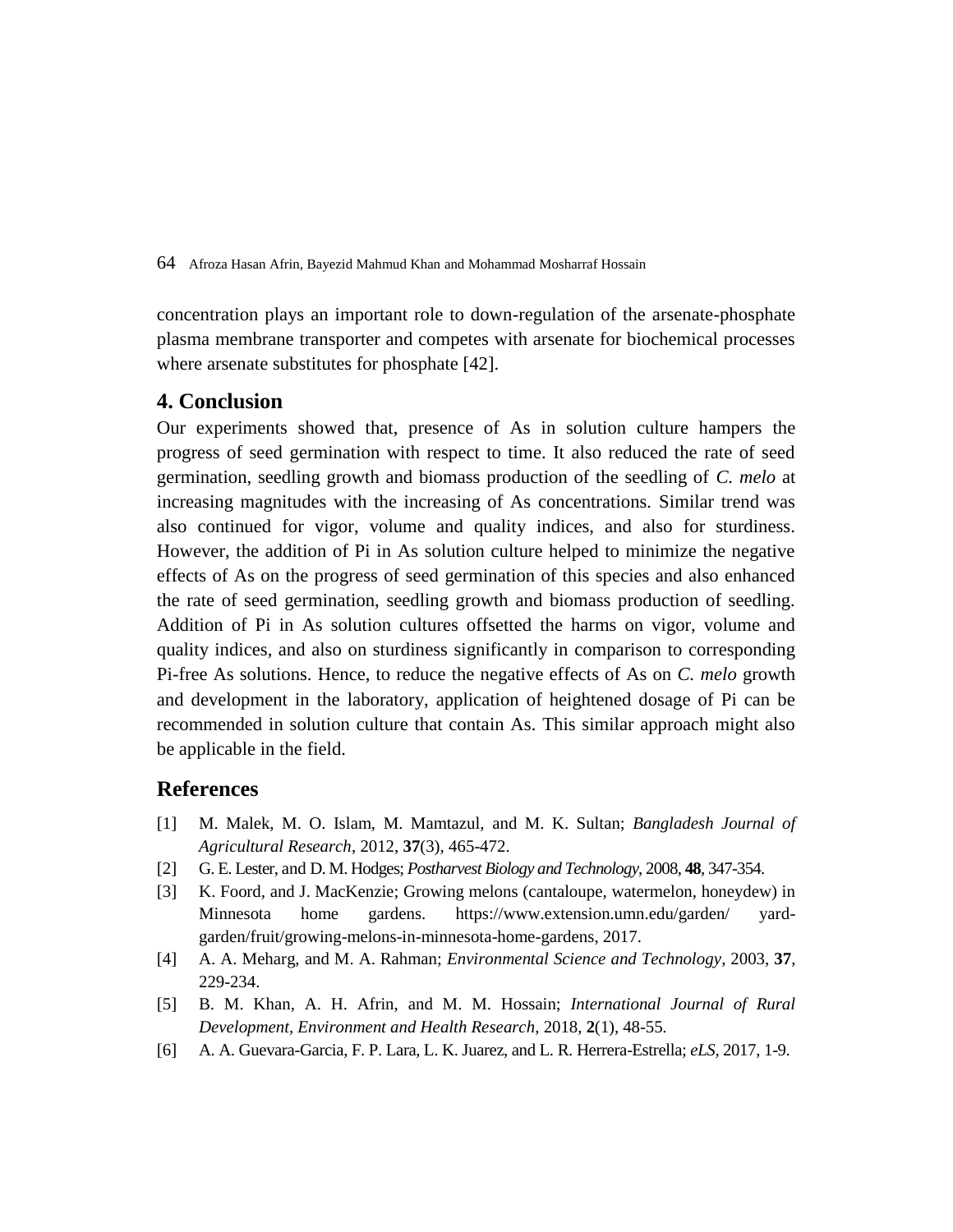Effects of Phosphate (Pi) on Seed Germination and Seedling Growth of *Cucumis melo* L. in Arsenic 65 Supplemented Medium

- [7] A. A. Babst-Kosteck[a,](http://www.sciencedirect.com/science/article/pii/S0098847216300399?via%3Dihub) P. Waldmann, H. Frerot, and P. Vollenweider; *[Environmental](http://www.sciencedirect.com/science/journal/00988472)  [and Experimental Botany](http://www.sciencedirect.com/science/journal/00988472)*, 2016, **127**, 1-13.
- [8] M. Singh, J. Kumar, S. Singh, V. P. Singh, S. M. Prasad, and M. P. V. V. B. Singh; *Biochemistry & Pharmacology*, 2015, **4**, 161. doi:10.4172/2167-0501.1000161.
- [9] R. Leimu, and M. Fischer; *PLOS ONE*, 2008, **3**(12): e4010. doi:10.1371/journal.pone.0004010.
- [10] F. Sanal, G. Şeren, and U. Guuner; *Bulletin of Environmental Contamination and Toxicology*, 2014, **92**(4), 483-489.
- [11] W. J. Fitz, and W. W. Wenzel; *Journal of [Biotechnology](http://www.sciencedirect.com/science/journal/01681656)*, 2002, **99**(3), 259-278.
- [12] S. Sultana, M. H. Rashid, and S. M. I. Huq; *Bangladesh Journal of Scientific Research*, 2015, **28**(2), 171-180.
- [13] A. A. Carbonell-Barrachina, F. Burlo, A. Burgos-Hernandez, E. Lopez, and J. Mataix; *Scientia Horticulturae*, 1997, **71**, 167-176.
- [14] I. Chaturvedi; *Journal of Central European Agriculture*, 2006, **7**(1), 31-40.
- [15] B. K. Mishra, C. S. Dubey, D. P. Shukla, P. Bhattacharya, and A. L. Usham: *Environmental Earth Sciences*, 2014, **72**(9), 3281-3291.
- [16] B. E. Hettick; Arsenic in muskmelon (*Cucumis melo*) plants and wine in West Texas, 2016. https://ttu-ir.tdl.org/ttu-ir/handle/2346/68091, 2017.
- [17] H. Marschner; *Mineral nutrition of higher plants*, 2<sup>nd</sup> ed. Academic press, Inc., London, 1995.
- [18] K. G. Raghothama; *Annual Review of Plant Physiology and Plant Molecular Biology*, 1999, **50**, 665-693.
- [19] B. M. Khan, C. Deacon, C. Meharg, G. Norton, D. Johnson, and A. A. Meharg; *Environmental and Experimental Botany*, 2013, **96**, 43-51.
- [20] C. Meharg, B. Khan, G. Norton, C. Deacon, D. Johnson, R. Reinhardt, B. Huettel, and A. A. Meharg; *New Phytologist*, 2014, **201**, 144-154.
- [21] A. A. Meharg, and M. R. Macnair; *Journal of Experimental Botany*, 1992a, **43**, 519-524.
- [22] D. C. Adriano; ''Trace Elements in Terrestrial Environments. Biogeochemistry, Bioavailability and Risks of Metals'', Springer, New York, 2001, 796.
- [23] F. J. Peryea; *HortScience*, 1998, **33**, 826-829.
- [24] A. A. Meharg, and M. R. Macnair; *Heredity*, 1992b, **69**, 336-341.
- [25] D. A. Lee, A. Chen, and J. I. Schroeder; *The Plant Journal*, 2003, **35**, 637-646.